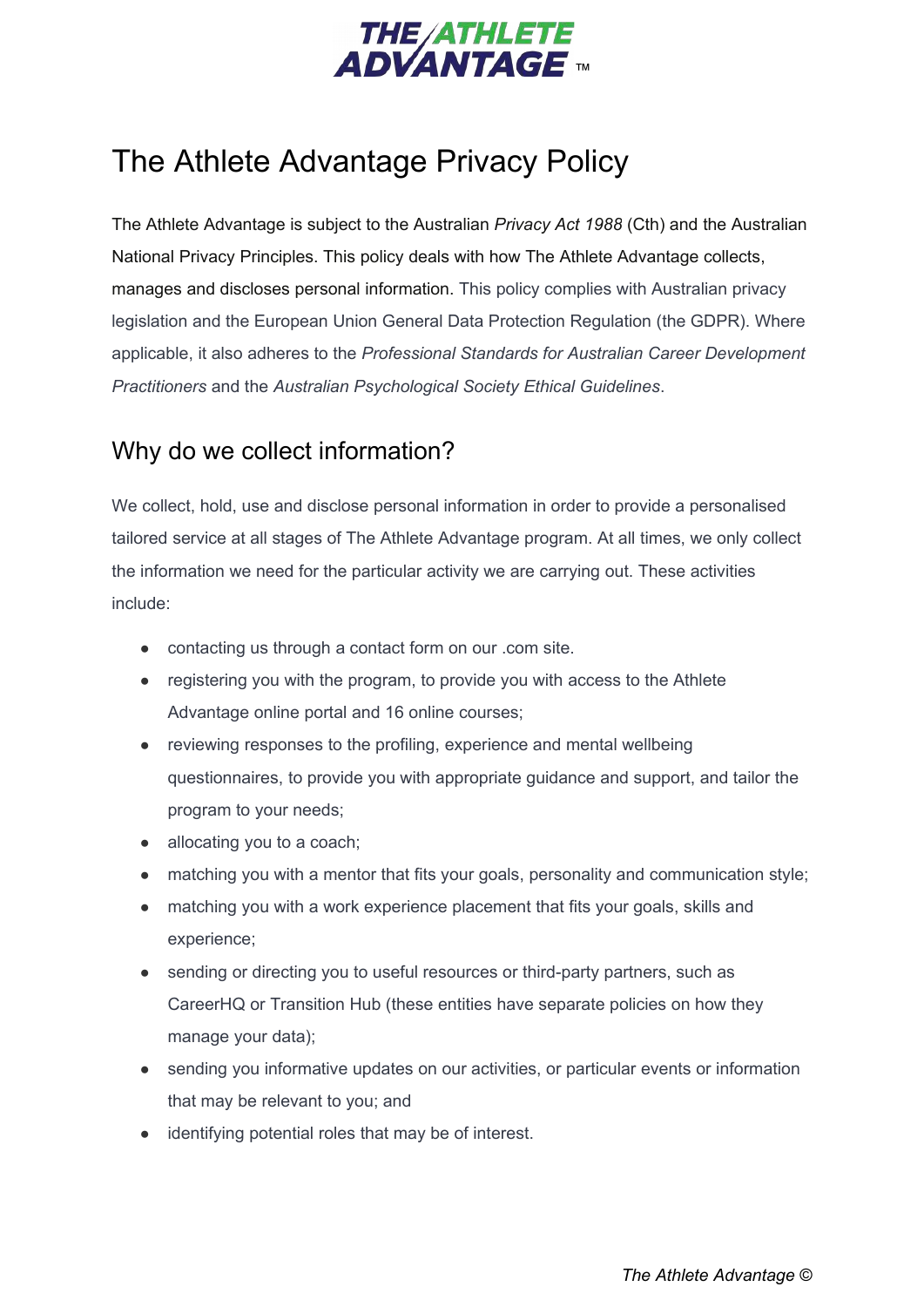

#### Collecting personal information

The main way we collect personal information about you is when you give it to us, for example:

- when you contact us
- when you submit information to our website
- when you share information with your coach.

You should also regularly review your personal information to ensure it remains current and accurate so that we have the best opportunity to help you.

#### Collecting sensitive information

As part of the profiling and mental wellbeing questionnaires we collect information about you which may be considered sensitive, including information about your health and racial or ethnic origin.

We also recognise you may choose to disclose other sensitive information to your coach during coaching sessions, who may record this information in their session notes.

### **Disclosure**

The information that we collect about you is used only for the purpose of providing you with services that may support you in preparing for life after sport and your future career development.

Our coaches will have access to the information that you have provided (including any sensitive information) for the purpose of tailoring the program to your needs and providing you with support, feedback and guidance throughout the program.

With your consent, we may provide limited identifying details, such as name and email address, to third-party partners of the program, including mentoring and work experience providers.

We will not disclose sensitive personal information to anyone without your consent, except where:

1. it is required by law to do so; or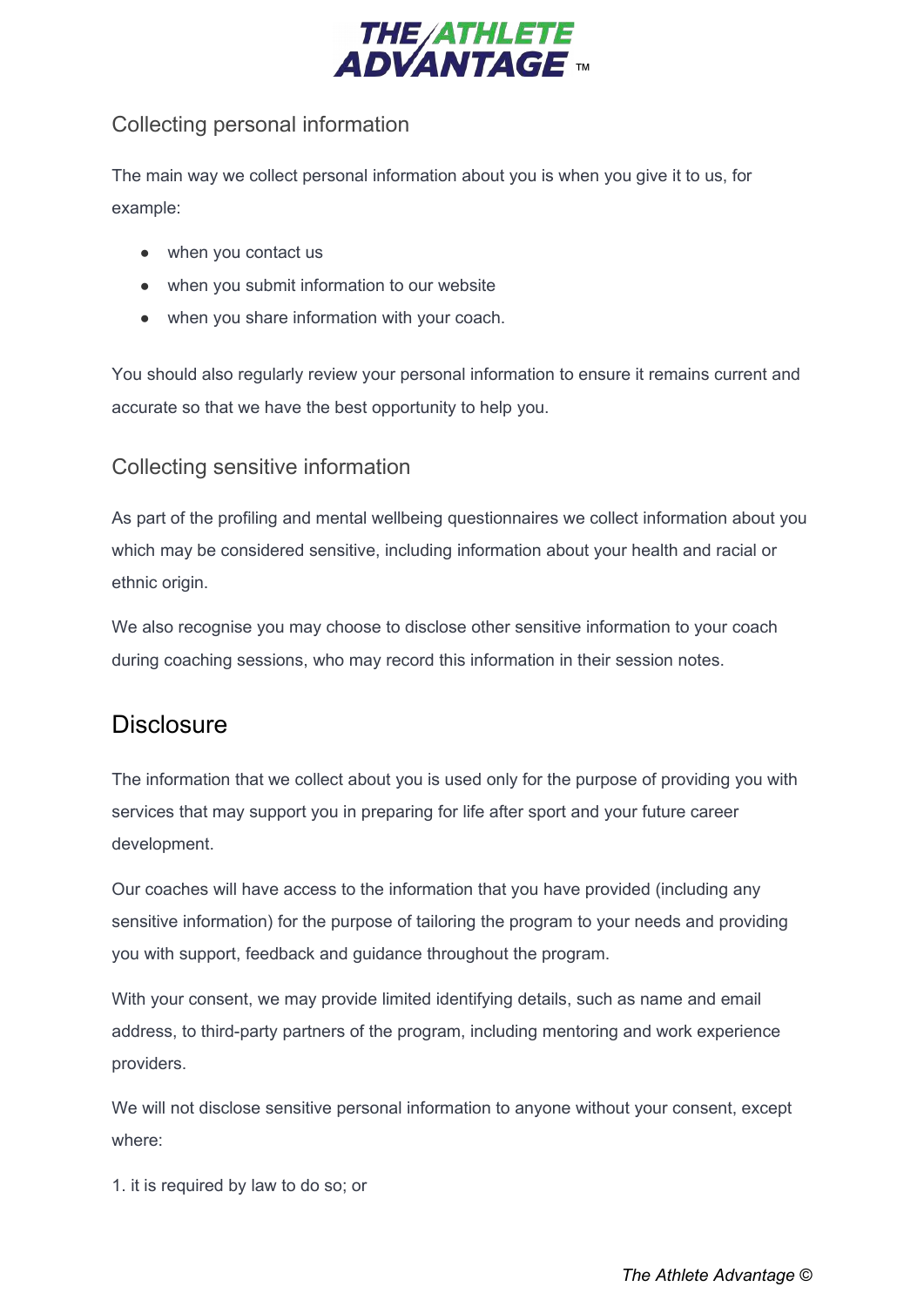

2. disclosure is reasonably necessary to minimise a serious and imminent threat to your health or safety or that of another person.

# Data storage and security

Identifying information, such as name and email address, is held on The Athlete Advantage's electronic document management systems, such as in the online portal and in a third-party customer relationship management software.

All documents pertaining to individual athlete's questionnaires, personalised plans and coaching sessions are stored securely in a locked folder on their coach's private computer to maintain data security and confidentiality. These will not be shared with anyone else without your consent, or in the event of point 1 or 2 above.

Any demographic data required for program reporting will be deidentified first.

As athletes have lifetime access to The Athlete Advantage, we need to retain your login details indefinitely. However, you may ask us at any time to remove the personal data we hold on you.

# Security and overseas recipients

In order to prevent unauthorised access or disclosure we use respected hosting services, firewall and other electronic security procedures and managerial procedures to safeguard and secure the information we collect from you and hold in the online portal. Our internal procedures may include:

- risk assessment of misuse, interference, loss, and unauthorised access, modification or disclosure of your information;
- background tracking and records of changes made to your personal information.

Our data is currently hosted by Amazon Web Services data centres in Sydney, Australia.

We do not use data processing houses in countries other than Australia. However, we may use technical assistance located in another country and the people providing that assistance may be able to access your personal information in the course of providing services to us. We require those providers to comply with our privacy obligations.